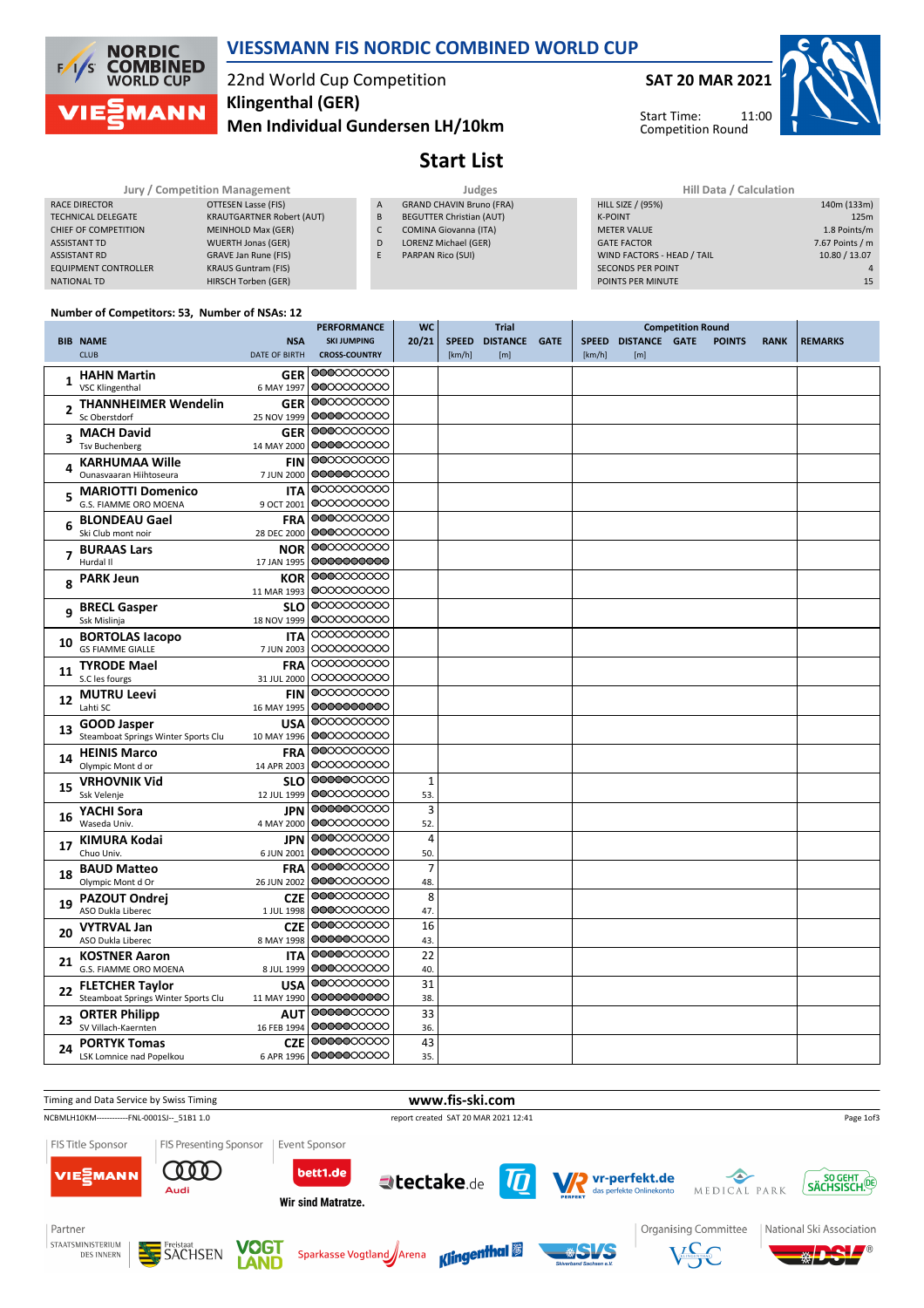

### **VIESSMANN FIS NORDIC COMBINED WORLD CUP**

### 22nd World Cup Competition **Men Individual Gundersen LH/10km Klingenthal (GER)**

**SAT 20 MAR 2021**



11:00 Start Time: Competition Round

## **Start List**

|    |                             |                      | <b>PERFORMANCE</b>        | <b>WC</b> | <b>Trial</b>                    |             |              |                 | <b>Competition Round</b> |               |             |                |
|----|-----------------------------|----------------------|---------------------------|-----------|---------------------------------|-------------|--------------|-----------------|--------------------------|---------------|-------------|----------------|
|    | <b>BIB NAME</b>             | <b>NSA</b>           | <b>SKI JUMPING</b>        | 20/21     | <b>DISTANCE</b><br><b>SPEED</b> | <b>GATE</b> | <b>SPEED</b> | <b>DISTANCE</b> | <b>GATE</b>              | <b>POINTS</b> | <b>RANK</b> | <b>REMARKS</b> |
|    | <b>CLUB</b>                 | <b>DATE OF BIRTH</b> | <b>CROSS-COUNTRY</b>      |           | [km/h]<br>[m]                   |             | [km/h]       | [m]             |                          |               |             |                |
| 25 | <b>SCHMID Julian</b>        |                      | GER 00000000000           | 51        |                                 |             |              |                 |                          |               |             |                |
|    | Sc Oberstdorf               |                      | 1 SEP 1999   00000000000  | 34.       |                                 |             |              |                 |                          |               |             |                |
| 26 | <b>RETTENEGGER Stefan</b>   |                      | <b>AUT 0000000000</b>     | 55        |                                 |             |              |                 |                          |               |             |                |
|    | TSU St. Veit im Pongau      |                      | 3 FEB 2002   00000000000  | 33.       |                                 |             |              |                 |                          |               |             |                |
| 27 | NAGAI Hideaki               |                      | <b>JPN 0000000000</b>     | 60        |                                 |             |              |                 |                          |               |             |                |
|    | Gifu Hino Motors Ski Team   | 5 SEP 1983           | 0000000000                | 32.       |                                 |             |              |                 |                          |               |             |                |
| 28 | <b>COSTA Samuel</b>         | <b>ITA</b>           | 00000000000               | 76        |                                 |             |              |                 |                          |               |             |                |
|    | G.S. FIAMME ORO MOENA       |                      | 30 NOV 1992   OOOOOOOOOOO | 29.       |                                 |             |              |                 |                          |               |             |                |
| 29 | <b>OFTEBRO Einar Luraas</b> |                      | <b>NOR 0000000000</b>     | 85        |                                 |             |              |                 |                          |               |             |                |
|    | Jardar II                   | 6 AUG 1998           | 00000000000               | 27.       |                                 |             |              |                 |                          |               |             |                |
| 30 | <b>MUHLETHALER Laurent</b>  |                      | FRA 0000000000            | 104       |                                 |             |              |                 |                          |               |             |                |
|    | Premanon                    | 27 SEP 1997          | 0000000000                | 25.       |                                 |             |              |                 |                          |               |             |                |
| 31 | <b>SEIDL Mario</b>          |                      | AUT 0000000000            | 122       |                                 |             |              |                 |                          |               |             |                |
|    | TSU St. Veit i. P.-Salzburg |                      | 8 DEC 1992   00000000000  | 23.       |                                 |             |              |                 |                          |               |             |                |
| 32 | <b>JOEBSTL Thomas</b>       |                      | AUT 00000000000           | 133       |                                 |             |              |                 |                          |               |             |                |
|    | SG Klagenfurt-Kaernten      |                      | 22 SEP 1995   00000000000 | 22.       |                                 |             |              |                 |                          |               |             |                |
| 33 | <b>ANDERSEN Espen</b>       |                      | <b>NOR 0000000000</b>     | 138       |                                 |             |              |                 |                          |               |             |                |
|    | Lommedalen IL               |                      | 28 OCT 1993   OOOOOOOOOOO | 21.       |                                 |             |              |                 |                          |               |             |                |

#### **technical break**

| 34 | <b>WATABE Yoshito</b>              |             | <b>JPN</b> 0000000000 | 145 |  |         |
|----|------------------------------------|-------------|-----------------------|-----|--|---------|
|    | Kitano Construction Corp. Ski Club | 4 OCT 1991  | 0000000000            | 20. |  |         |
| 35 | <b>FRITZ Martin</b>                |             | <b>AUT 0000000000</b> | 146 |  |         |
|    | WSV Murau-Steiermark               | 24 OCT 1994 | 0000000000            | 19. |  |         |
| 36 | <b>KLAPFER Lukas</b>               | <b>AUT</b>  | 0000000000            | 152 |  |         |
|    | SC Erzbergland-Steiermark          | 25 DEC 1985 | 0000000000            | 18. |  |         |
| 37 | <b>ILVES Kristjan</b>              |             | <b>EST</b> 0000000000 | 163 |  |         |
|    | Elva Skiclub                       | 10 JUN 1996 | 0000000000            | 17. |  |         |
| 38 | <b>HIRVONEN Eero</b>               |             | <b>FIN 0000000000</b> | 181 |  |         |
|    | Jyvaeskylae SC                     | 30 JAN 1996 | 0000000000            | 16. |  |         |
| 39 | <b>WEBER Terence</b>               |             | GER 0000000000        | 214 |  |         |
|    | SSV Geyer                          | 24 SEP 1996 | 0000000000            | 15. |  |         |
| 40 | YAMAMOTO Ryota                     |             | <b>JPN</b> 0000000000 | 227 |  |         |
|    | Nagano Hino Motors Ski Team        | 13 MAY 1997 | 0000000000            | 14. |  |         |
| 41 | <b>BJOERNSTAD Espen</b>            |             | <b>NOR 0000000000</b> | 229 |  |         |
|    | Byåsen Skiklubb                    | 26 DEC 1993 | 0000000000            | 13. |  |         |
| 42 | <b>RYDZEK Johannes</b>             |             | GER 0000000000        | 316 |  |         |
|    | SC 1906 Oberstdorf                 | 9 DEC 1991  | 0000000000            | 12. |  |         |
| 43 | <b>GRAABAK Joergen</b>             |             | <b>NOR 0000000000</b> | 323 |  | red bib |
|    | Byåsen IL                          | 26 APR 1991 | 0000000000            | 11. |  |         |

#### **technical break**

|    | 44 FAISST Manuel                   | GER 00000000000           | 349 |  |          |
|----|------------------------------------|---------------------------|-----|--|----------|
|    | SV Baiersbronn                     | 11 JAN 1993   00000000000 | 10. |  |          |
| 45 | <b>GREIDERER Lukas</b>             | <b>AUT 0000000000</b>     | 381 |  |          |
|    | HSV Absam Bergisel-Tirol           | 8 JUL 1993   00000000000  | 9.  |  |          |
| 46 | <b>OFTEBRO Jens Luraas</b>         | <b>NOR 0000000000</b>     | 433 |  |          |
|    | Jardar II                          | 21 JUL 2000   00000000000 | 8.  |  |          |
| 47 | <b>LAMPARTER Johannes</b>          | AUT 0000000000            | 492 |  |          |
|    | Nordic Team Absam                  | 8 NOV 2001   00000000000  | 7.  |  |          |
| 48 | <b>HEROLA Ilkka</b>                | <b>FIN 0000000000</b>     | 544 |  |          |
|    | Puijon Hiihtoseura                 | 22 JUN 1995   0000000000  | 6.  |  |          |
| 49 | <b>FRENZEL Eric</b>                | GER 00000000001           | 560 |  |          |
|    | SSV Gever                          | 21 NOV 1988   OOOOOOOOOOO | 5.  |  |          |
| 50 | <b>RIESSLE Fabian</b>              | GER 0000000000            | 598 |  |          |
|    | SZ Breitnau                        | 18 DEC 1990   00000000000 | 4.  |  |          |
| 51 | <b>WATABE Akito</b>                | <b>JPN</b> 0000000000     | 648 |  | blue bib |
|    | Kitano Construction Corp. Ski Club | 26 MAY 1988   OOOOOOOOOOO | 3.  |  |          |

Timing and Data Service by Swiss Timing **www.fis-ski.com** NCBMLH10KM-------------FNL-0001SJ--\_51B1 1.0 report created SAT 20 MAR 2021 12:41 Page 2of3FIS Title Sponsor FIS Presenting Sponsor Event Sponsor **COOD** VIE<sub>E</sub>MANN bett1.de Vr-perfekt.de SÄCHSISCH.<sup>00</sup> tectake.de MEDICAL PARK Audi Wir sind Matratze.